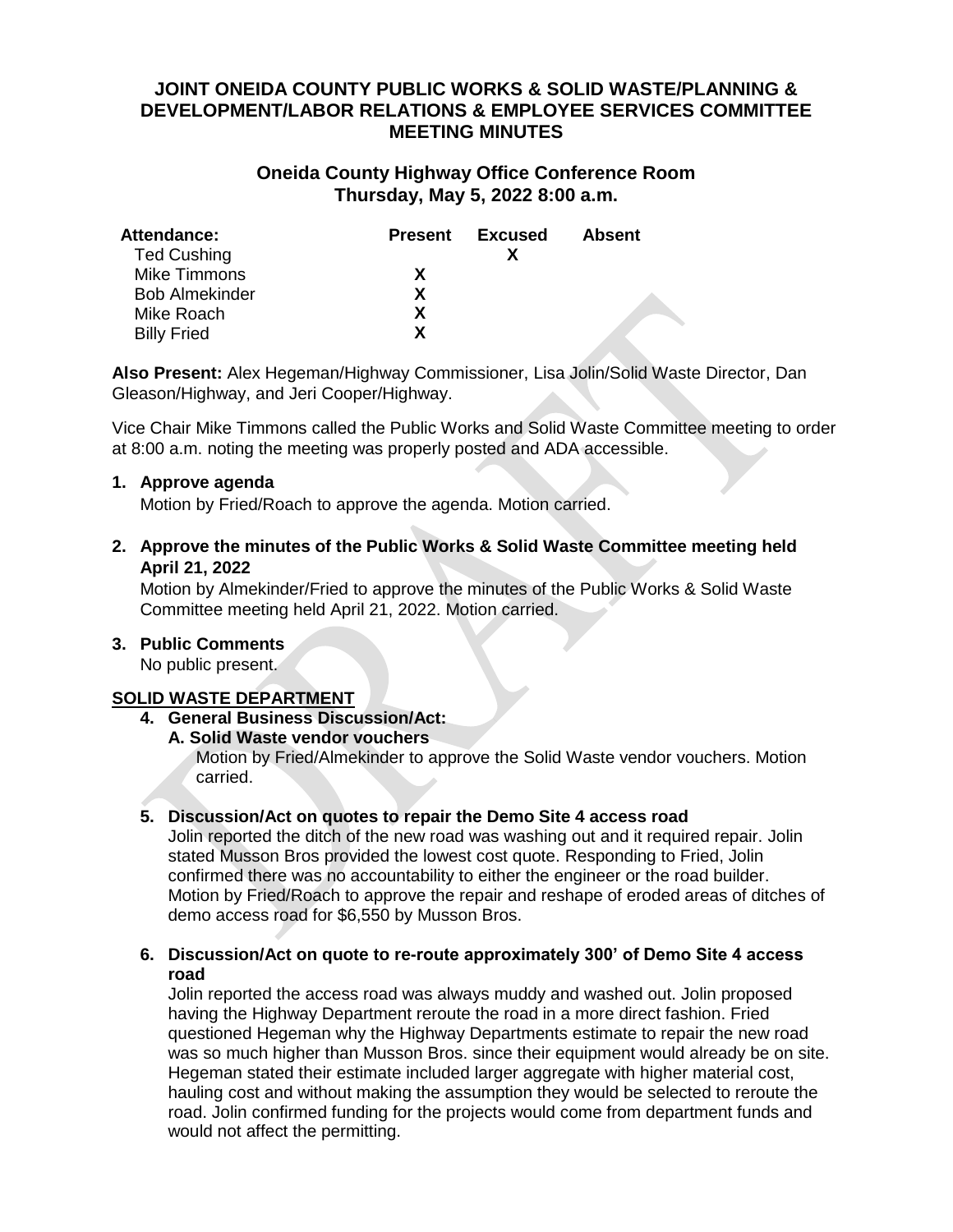Motion by Timmons/Roach to go with the director's recommendations on the reroute to the Highway and repair and shape ditches to Musson.

Fried questioned if the motion was for item 6. Jolin noted item 5 was separate from item 6. Motion defeated.

Motion by Fried/Roach to approve the reroute to avoid curve to demo 4 access road for \$3,566 with the Oneida County Highway Department doing that work. Motion carried.

## **7. Discussion/Act on excavation of yard waste/brush pile**

Jolin reported they were out of the bark used for compost and would like to use the material that is on site located under the brush pile to mix with the fibercake. Jolin stated she had hoped to have an estimate to remove the brush adding there was money in the budget. Jolin stated they attempted to remove the brush with a loader but got stuck. Fried commented he would like to see the departments work together if possible. Jolin noted the highway department had hauled in material in the past but resulted in the brush pile onsite getting pushed back.

#### **8. Discussion/Act on Scale Office Project being forwarded to the Administration Committee**

Fried questioned if Solid Waste would be open to a loan as he anticipated the question would likely be asked. Jolin stated she was not open to the idea of a loan as the department already had two loans to payback for both the new loader and the demo site. Fried commented separate from the cost, he felt the need was justified but the general fund/CIP money had always gone through a vetting process to weigh requests against other needs within the County. Fried questioned, since time was of the essence would it be an option to start with a loan then put in for a CIP project to take care of the loan. Timmons commented that would need to be an administration question but this project needed to move forward immediately because prices only continue to increase. Timmons added Solid Waste should not be required to pay for the project as other

departments are not required to be self-funded. Almekinder commented builders are able to pick and choose what projects to do, submit a high bid, and if they get it make a lot of money.

Fried agreed but the question was not the price tag rather the challenge was the push not to use the processes the County had used in the past.

Timmons commented this was where it was told to go to because of the ARPA money noting this process was started in the fall and they were told they needed to get better prices, or this or that, and it kept getting kicked back. Timmons stated finance needed to say how they want it done adding the finance director told them ARPA doesn't pay. Jolin stated this was originally planned as a CIP project and it was her understanding anything the department did had to be funded through Solid Waste. The original CIP was for \$175,000 but was pulled because of all the other expenses associated with the Demo 4 site and there was no way to fund the project.

Timmons commented with all the loans Solid Waste would be in the red.

Fried commented if in fact the estimate of five-to-seven million dollars being returned to the general fund was true that would change the story but if not, the general fund was quickly getting drained down restating the importance of the vetting process.

Timmons commented scaling the building down was not option and cautioned if there was a hiccup the bid may be withdrawn.

Fried noted everything was very favorable at admin up until the snag with the ARPA funding.

**9. Discussion/Act Workers Compensation Report**

Jolin stated there were no claims to report.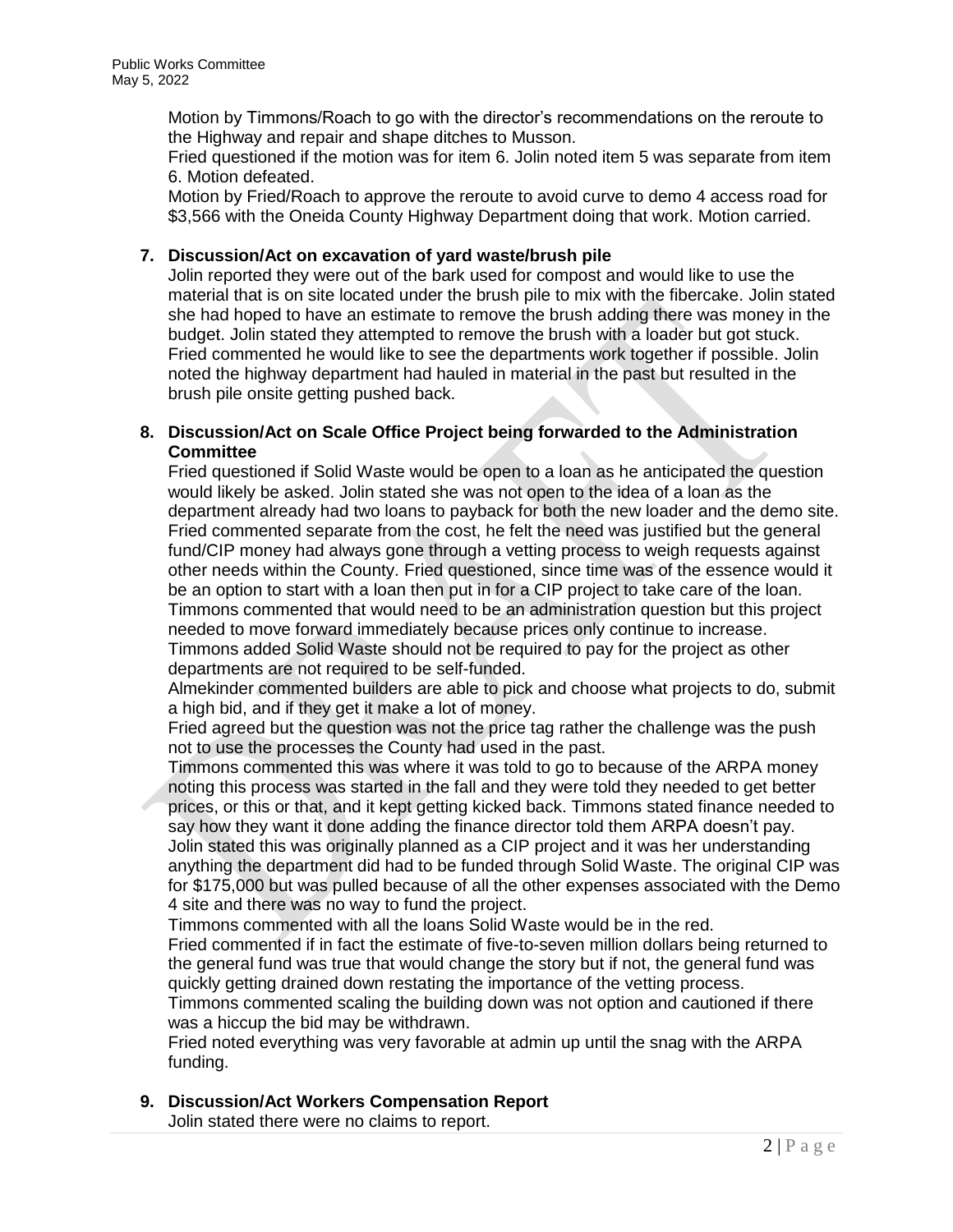## **Solid Waste Report/Discussion**

#### **General Business**

Jolin reported there was damage to the front gate as a result of an accident, 32 pounds of unwanted medications were collected during the drug takeback, preorders for 230 yards of compost have been taken, the fuel surcharge for May was 11 percent compared to 8 percent in April and business has been rapidly increasing with the nice weather.

## **10. Future Agenda Items**

Demo 5 site barrier

## **HIGHWAY DEPARTMENT**

## **11. General Business Discussion/Act**

## **A. Highway Department vendor vouchers**

Motion by Fried/Almekinder to approve the Highway vendor vouchers. Motion carried.

## **12. Commissioner's Report/Discussion**

Timmons reminded committee members that wished to attend Summer Road School would need to notify the department before the deadline.

Hegeman commented he would be happy answer any questions regarding the report previously distributed stating they could either call or stop in. Hegeman questioned if committee members were interested in a tour of the roads. Timmons commented no committee business could be discussed and noted the last time they went out they spent the morning driving around aimlessly. Hegeman suggested focusing on the roads on the five year road plan.

Hegeman reported a crew was working on US 51 near the Minocqua Bridge, bridge washing and snow fence removal had begun and they would be paving two small sections for the State on US 8 and STH 17.

Hegeman reported he would be meeting with the DOT regarding using CTH P as a detour for the US 8 project scheduled for reconstruction in 2024, then meeting with the engineering firms regarding the estimates for CTH P, CTH W and CTH N in addition to the design for the Wolf River Culverts.

Hegeman also reported two interviews for the foreman position were scheduled for later that day and an Equipment Operator was hired and would start following completion of CDL schooling on May 23<sup>rd</sup>. However, the one qualified candidate for the Mechanic position declined both offers and two operator applicants also turned down offers.

Hegeman commented Buildings & Grounds reached out regarding potentially utilizing County staff to clean the Rhinelander facility.

# **13. Discussion/Act on emergency generator project RFP results and recommendation**

Hegeman reported no RFP were received so he would research and tweak the document.

## **14. Discussion/Act on proposal for replacement of 3 exterior doors at Rhinelander shop and office**

Hegeman commented Buildings & Grounds was not interested in the projects and recommended Bolt based upon work performed at the Law Enforcement Center. Fried questioned why staff could not complete the project. Almekinder commented steel door installation was not too difficult.

Motion by Timmons/Roach to request quotes for more than one company. Motion carried.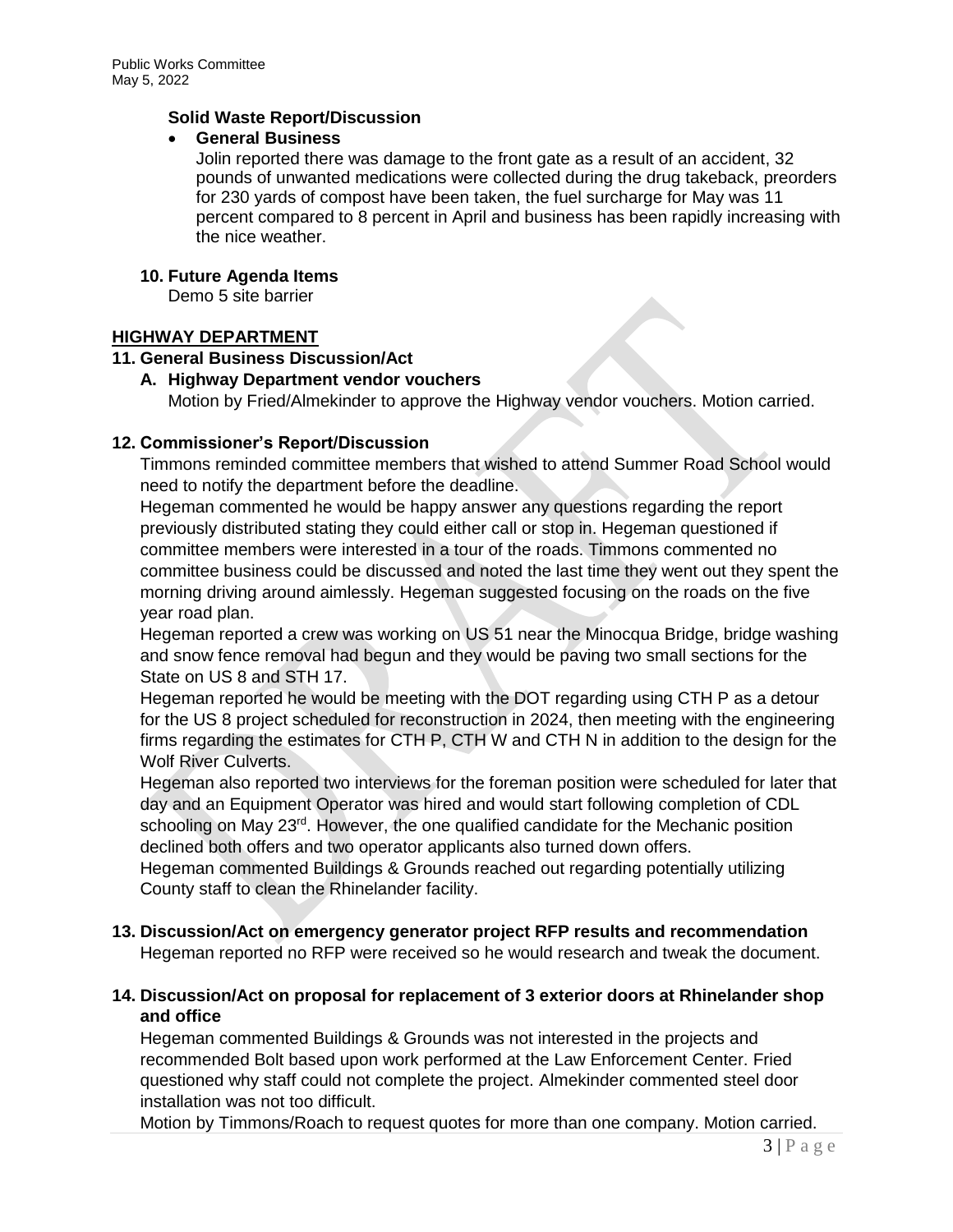## **15. Discussion/Act on proposal for repair/replacement of salt dome roof and Three Lakes Shop roof**

Hegeman reported a wind storm caused damage to the roof of the DOT purchased salt dome. Since the roof is 26 years old and in need of other repairs, the DOT requested a quote for the repair and quote for replacement but has not gotten back with their decision. The Three Lakes Shop metal roof had been leaking for a couple years. The estimate process revealed rusted panels and nail heads that were broken off. Motion by Timmons/Roach to get more quotes. Motion carried.

# **16. Discussion/Act on Preventative Maintenance Proposal for Rhinelander shop HVAC system**

Hegeman reported approximately \$350,000 was put into the new HVAC systems for the back and front shop over the previous three years. Tweet Garot offered the proposal noting they were the company that performed the work on the front shop. Hegeman commented based upon recent experience with HVAC failures at the outside shops and the larger industrial system he recommend moving forward with the preventative maintenance contract.

Motion by Timmons/Roach to investigate more thoroughly and forward to Corporation Counsel. Motion carried.

# **17. Discussion/Act on 2022 first quarter Workers Compensation Report**

Hegeman reported there was one claim for an employee who injured their knee after breaking through the snow while cutting brush.

# **18. Discussion/Act on 2021 line-item transfers**

Hegeman reported the department was within budget and the transfers are used balance the individual accounts. Cooper explained the purpose of the transfers were to bring the accounts with a negative balances to zero. Cooper offered meet with committee members to discuss the budget process in greater detail.

Motion by Fried/Almekinder to approve the line-item transfers as presented and discussed. Motion carried.

# **19. Discussion/Act on brine building update**

Hegeman reported Dahlquist was onsite the day before cleaning the outside of the building by the exhaust and addressing issues with a heater. The parts needed to transfer the brine equipment were still on backorder.

## **20. Discussion/Act on fuel system removal update**

Hegeman reported the language requested by Corporation Counsel was added so the contract was signed and returned, Ritchie will be onsite to begin transferring fuel and he was working with Northwest Petroleum to develop a timeline to disassemble the building.

# **21. Discussion/Act on request for temporary additional Equipment Operator position**

Hegeman reported an employee submitted their retirement notice effective May 26. Hegeman requested permission to begin moving forward with the hiring process noting he did not anticipate any overlap.